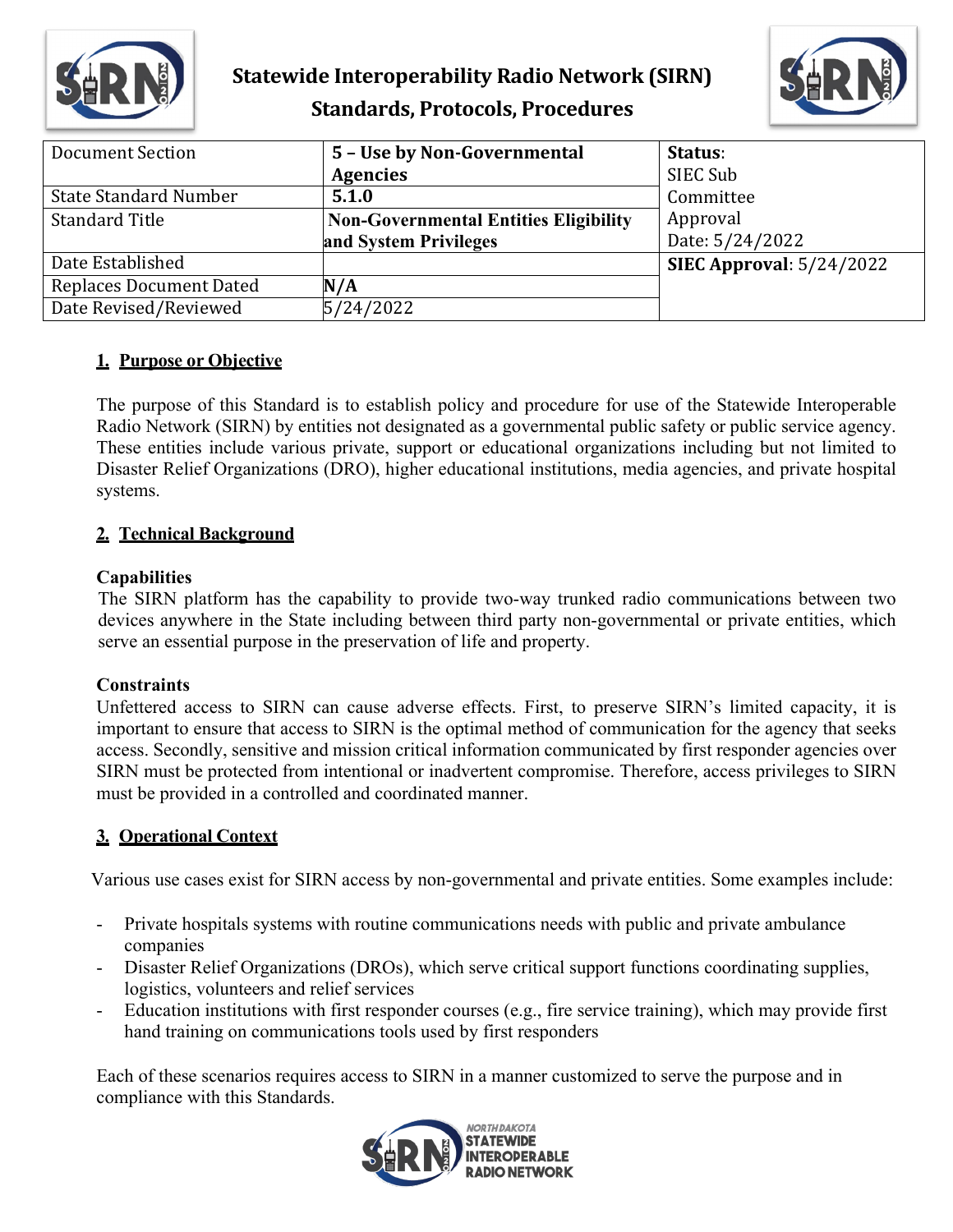



# **4. Recommended Protocol/ Standard**

# **Non-governmental Entity SIRN Access Eligibility**

SIRN is generally accessible to any agency—public, private or quasi-governmental—that provides a function in the overall emergency response and mitigation ecosystem. Any entity may be approved by the North Dakota SIEC on a case-by-case basis; however, the following considerations shall be used to determine eligibility:

- Governmental, quasi-government, non-profit and private entities with an emergency service function
- Public Safety Agencies (Law Enforcement, Fire, Emergency Medical Services, Emergency Management, Public Safety Answering Points, Dispatch Centers)
- Public Utilities
- Public Service agencies
- Public Works
- Educational Institutions
- Hospital/Medical Institutions
- Public Health Agencies
- Disaster relief organizations
- Transit Agencies
- Private EMS

#### **Talkgroup Assignments and Use**

Entities that do not employ SIRN for their routine daily communications or do not have dedicated talkgroup(s) will typically be assigned talkgroups by the Incident Commander in coordination with the Public Safety Answering Point (PSAP), or a PSAP for the duration of their engagement in the event. Generally, one of more of the SIRN Statewide and Regional Talkgroups will be assigned for this purpose.

Entities with specific and unique needs may have dedicated talkgroups approved by the SIEC per their participation plan.

#### **Programming Restrictions**

The following programming restrictions apply:

- *Educational Institutions*: SIRN radios may be used to support courses geared toward first responders; radios used for such training may NOT be programmed with live public safety talkgroups. Educational institutions must request dedicated talkgroups for that purpose. This limitation does not apply to law enforcement agencies affiliated with educational institutions.